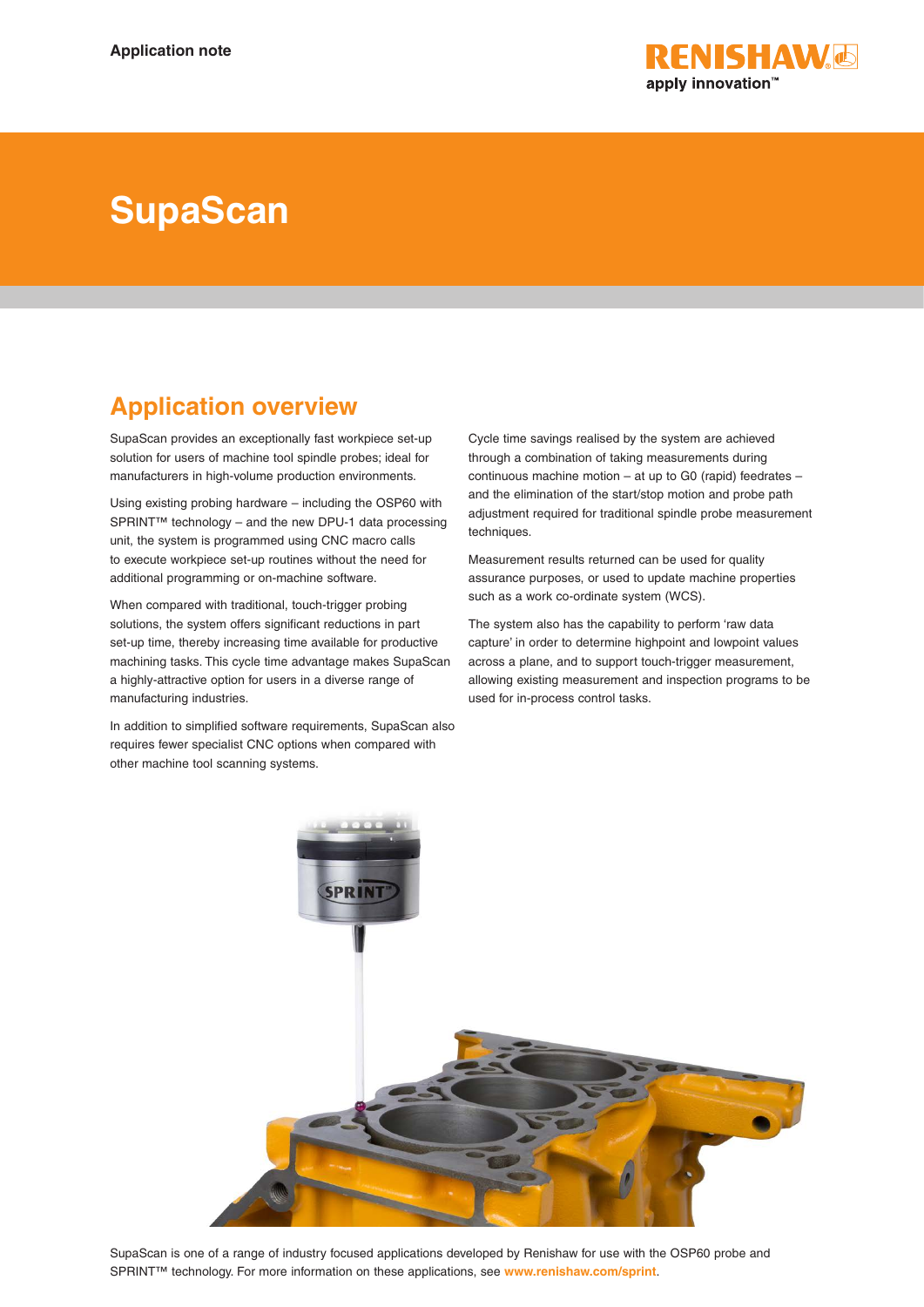# **Target industries and applications**

#### Industries

The system provides game-changing performance and capability in high-volume, serial manufacturing – industries where cycle time is critical – and precision manufacturing applications that require accurate and consistently repeatable, workpiece set-up using spindle probing hardware.

### Applications

SupaScan is designed for scanning known parts, returning material condition, positional offset, angular offset and feature form information which can then be used to set or update a work co-ordinate system (WCS) prior to machining.

Additionally, raw data point information returned to the data processor and saved as a .csv file can be analysed and used to perform basic levelling and component alignment.

## **Benefits**

The principal benefits of SupaScan are:

- Significant part setting cycle time reductions: testing with typical industrial components has seen reductions of over 70%.
- Controller specific programming and probe calibration macros.
- Results are stored to machine variables allowing machine properties such as a work co-ordinate system (WCS) to be updated – and can be exported to external systems for quality assurance purposes.

### **Technology overview**

The most significant aspect of SupaScan is its speed and the resulting reductions in component set-up time that it can deliver. This is made possible through a number of key differences between SupaScan and other spindle probe systems.

Line scan measurement moves are performed as fast as G0 (rapid) feed, allowing set-up moves to be performed as fast as it is physically possible for the probe to traverse the surfaces of the component. This, coupled with the elimination of the start/stop motion required as part of traditional, touch-trigger, probe cycles, further reduces component set-up time.

This is especially advantageous in high-throughput, serial manufacturing industries where even small reductions in measurement and inspection cycle times can provide significant cost savings and increase available machining time.

Data analysis is performed by the DPU-1 data processing unit, allowing the system to run quickly and smoothly, eliminating data processing overheads experienced when analysis is performed on the machine tool control.





*Traditional, touch-trigger probe path SupaScan probe path*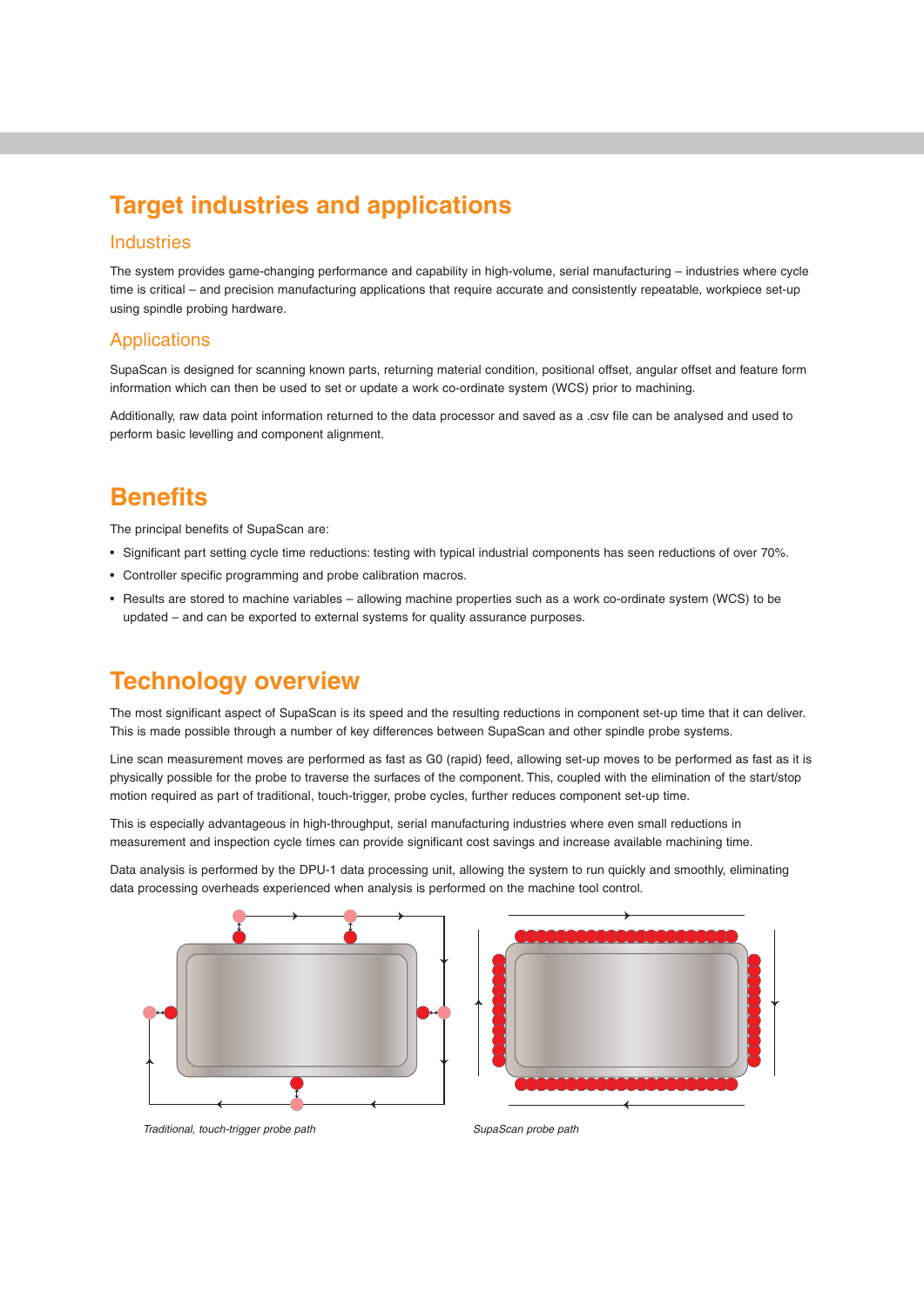

# **Productive Process Pyramid™**

Process variation is the enemy of competitiveness and profitability. It causes waste and inefficiency, leads to high quality costs and manning levels, and results in late deliveries and poor traceability.

Renishaw's Productive Process Pyramid™ provides a framework within which to identify and control variation in your factory, backed by innovative technology, proven methods and expert support.

The Productive Process Pyramid shows how layers of control can build upon one another to systematically remove variation from the machining process, increasing throughput, maximising conformance and eliminating human error.



SupaScan addresses issues relating to the middle two layers of the Productive Process Pyramid.

- Within the **predictive** layer, the application can be used for workpiece set-up and work co-ordinate system update tasks.
- Within the **in-process** control layer, the application's touch-trigger capability means that it can be used with existing probe routines for in-process measurement and inspection of components. Material condition results from these cycles can then be used to update tool diameters and wear offsets, and to track thermal drift during a machining process.

# **Requirements and compatibility**

#### **Requirements**

To use SupaScan you need:

- A probing hardware installation (OSP60 probe, OSI-S system interface, OMM-S system receiver) on the CNC machine tool.
- A correctly configured DPU-1 data processing unit and the resulting suite of programming and probe calibration macros for the make and model of your machine tool control.

### **Compatibility**

SupaScan is currently compatible with Fanuc Series 0-3x*i* and Siemens 840D controls.

Certain controller options are also required in order to use this application.

For more information on these options, refer to the range of controller requirements documents available from Renishaw at **www.renishaw.com/sprint**.